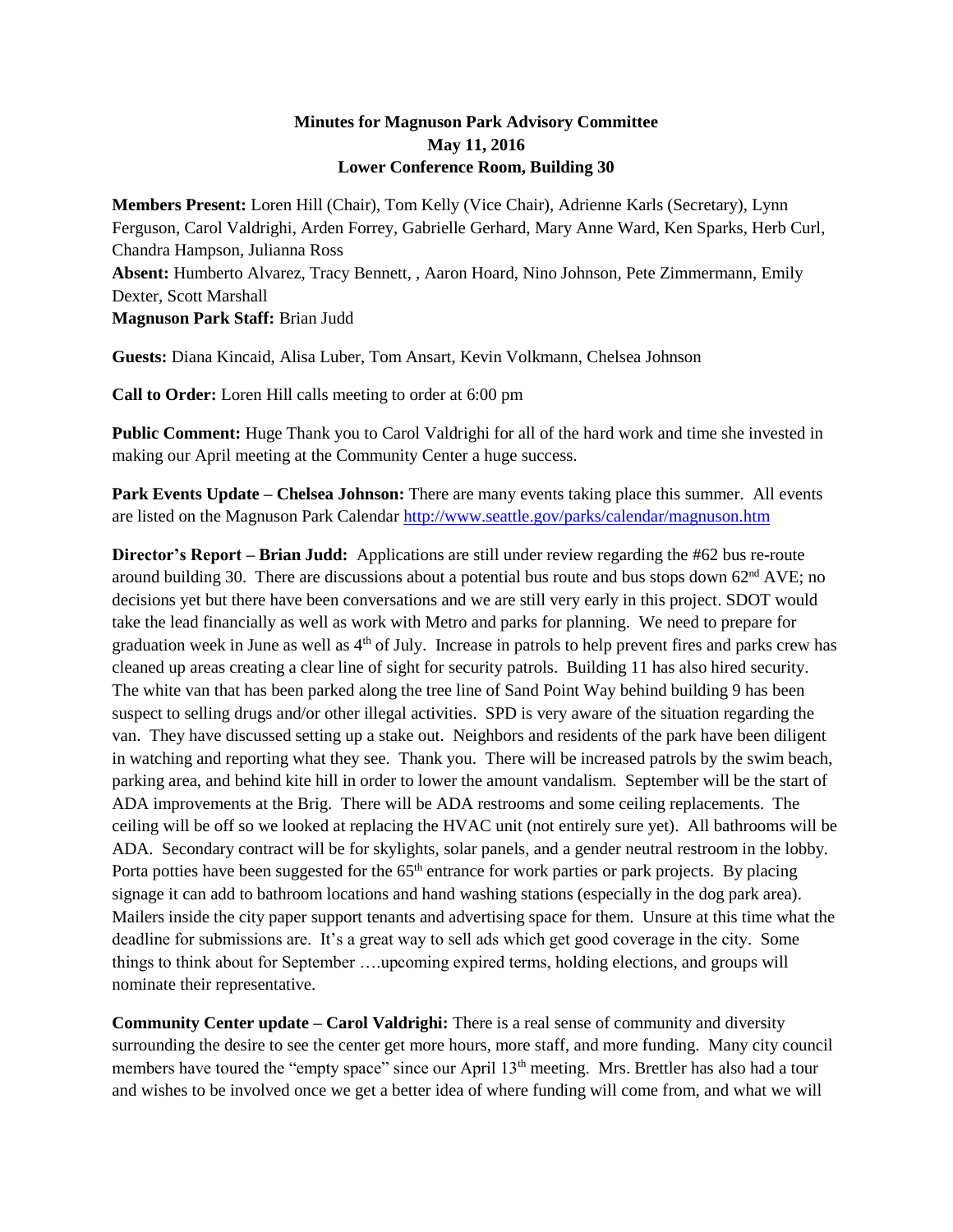need in matching donations. Chelsea, with Solid Ground, has been doing interviews with residents and will have more specific ideas as to what is desired in the way of programs at the Community Center. July we will discover where and from whom we will get funding support. Letters of support are still coming in from city officials. The Community Center has risen to the surface and is now being seen by more than just the park's residents and tenants; it's on a far greater scale now. Political support is coming in and people know about and see Magnuson Community Center like they haven't seen it before.

**State of the Arts – Julianna Ross:** The issue is that there is an enormous imbalance of culture and arts compared to sports fields and "pay-to-play" structures within Magnuson Park. There are ways to create more opportunities for residents of the park and surrounding neighborhoods so that more art and culture are present; start making programs available. Both children and adults should have a place to express their artistic and multi-cultural voice through creating art, and being exposed to art. There are temporary areas that could be rotated in order to allow for such an experience to happen; the gymnasium at the Community Center, and studios that are closed unless there's an opening or gallery. There's ways to bring other artists into the park as well so they can expand on the artistic and cultural entities within. Encourage the creation of sculptures for display in the park (these would have to be large, nailed down and difficult to move in order to avoid theft). We need to share our desire and importance. If more artistic programs are available to children and adults, with space to hold them in, we could do amazing work to shine a bright light on the Arts and Culture within Magnuson Park.

**Next Steps Forward Priorities for the Strategic Development Plan – Loren Hill: Loren Hill:** As MPAC members are familiar with; we have been working on a report that is based on and updating the Magnuson Park Strategic Development Plan Progress Report that Seattle Parks gave the committee last September. After many rewrites and help from the committee through working group meetings and email, we are ready to send it to the Superintendent. Loren hopes this document can be a living document so that on an annual basis, MPAC can review and update it, as hopefully, projects are crossed off the list and new priorities arise. A lot of public effort and Park effort was put into coming up with the Strategic Development plan for Magnuson Park, so we need to build on that yet keep it current with Park needs. Ken asks, what are key criteria to measure the success of projects and/or failure? Having measures in terms of speed and engaging projects, what are public benefits, and what does the public want are also necessary. There's currently a guideline based on specific reports and it has been taken apart, and rebuilt. Ken moves to make an amendment which reflects further public benefit and the needs of the park; Lynn Ferguson seconds the motion, all members present vote yes unanimously. Ken will write a short statement and email it to Loren for changes. Gabrielle Gerhard so moves that MPAC's recommendations for the Next Steps Forward Priorities of the Magnuson Park Strategic Development Plan with measure of public benefit amendment is sent to the Superintendent and Julianna Ross seconds to move forward with this plan; present members vote yes unanimously.

**Way Finding Signage in the park – Working Group update:** Instead of maps for trails we could form a "loop walk" which would include identifying where there's bicycle access or not. Identify that there's no high speed bicycle areas to create a feeling of safety for walkers in the park. Another way to create less confusion when it comes to wayfinding in the park would be to highlight different paths both separately and where they intertwine with each other. Finding the best public benefit and working from that to identify the most convenient way to navigate in the park. This resonates that this park is a special